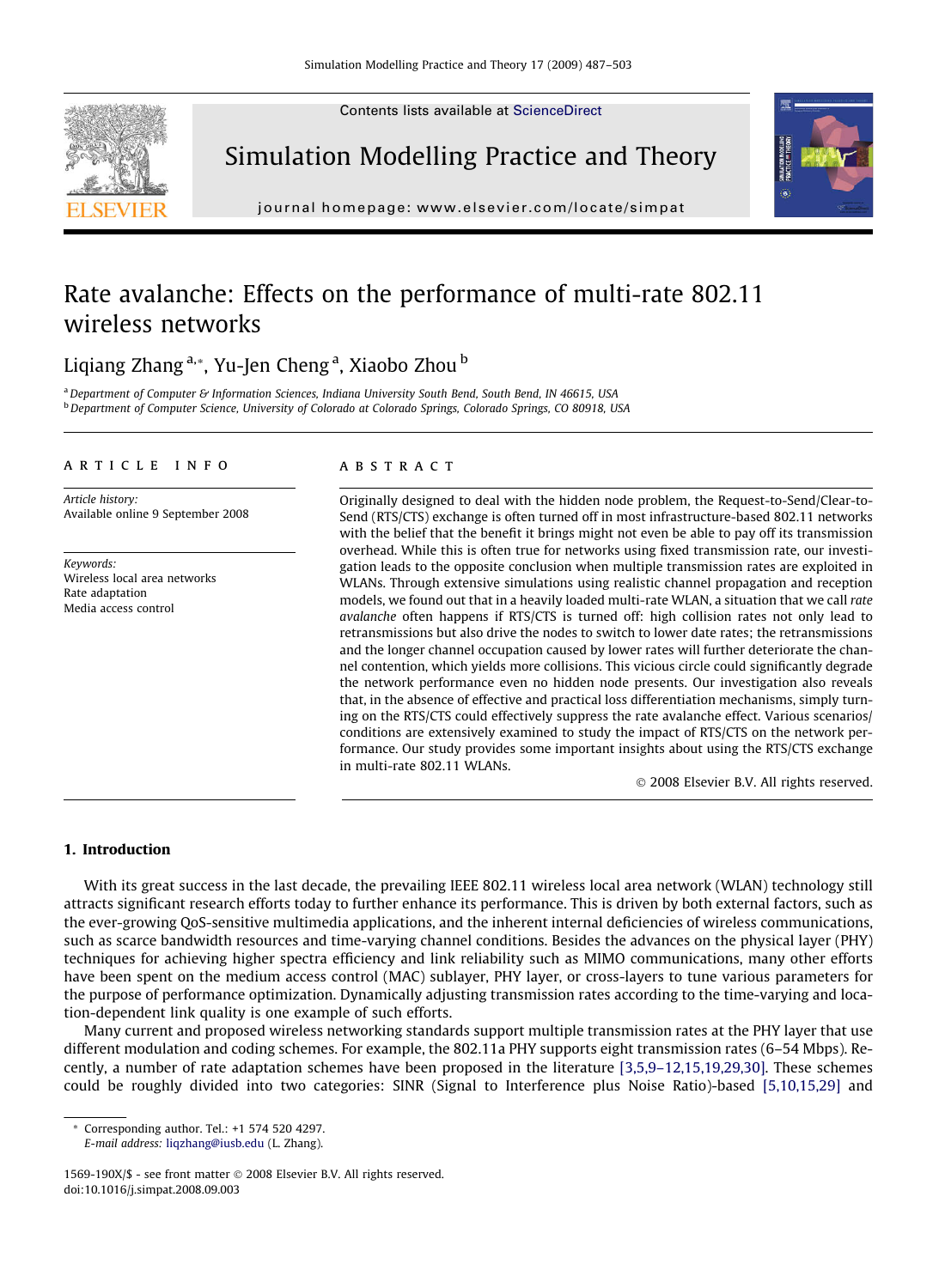statistics-based [\[3,9,11,12,19,30\]](#page-16-0). The former usually leads to a higher performance gain than the later, because channel conditions are measured more accurately and timely in the former thus optimal rates are more likely to be selected to match the channel conditions in a timely manner. However, several factors have made SINR-based approaches hard to implement in practice (refer to Section 2 for details). On the other hand, statistics-based rate adaptation algorithms, such as ARF (Auto Rate Fallback) [\[11\],](#page-16-0) still remain the most widely deployed rate control schemes in today's 802.11 networks because of their simplicity. Therefore, we limit our efforts on enhancing the present statistics-based schemes and keeping them compatible with currently deployed 802.11 WLANs, which we believe is of practical importance.

During our study on the performance of rate adaptation mechanisms, we found that in a heavily loaded multi-rate WLAN using ARF, a situation that we call rate avalanche often happens if RTS/CTS exchange is not used. That is, high collision rates not only lead to retransmissions but also drive the nodes to switch to lower data rates; the retransmissions and the longer channel occupation caused by lower rates will further deteriorate the channel contention, which yields more collisions. This vicious circle could significantly degrade the network performance even no hidden node presents. There are two important reasons behind this phenomenon: (1) statistics-based rate adaptation schemes, like ARF, lack the ability to differentiate frame losses caused by collisions from those caused by link errors; all the packet losses, even caused by collisions, are counted to reduce the transmission rate; lower transmission rates deteriorate channel contentions which leads to further rate reducing and more nodes involvement in the cycle and (2) even if a node is luckily less involved in the rate reducing cycle, its performance is still dragged down to the same level as those transmitting at lower rates, which is a verification to the so-called performance anomaly effect [\[8\].](#page-16-0) Interestingly, however, we found that the rate avalanche effect could be effectively ameliorated through turning on the RTS/CTS mechanism.

The discovery has motivated us to thoroughly investigate the effect of RTS/CTS exchange on the performance of multi-rate WLANs. The investigation however is non-trivial. The complexity of time-varying channel characteristics, node mobility, various traffic patterns, node interactions, and their effects on the behavior of ARF algorithm make it difficult to build a complete analytical model to study the network performance. On the other hand, a real testbed that contains a large number of wireless nodes is expensive. Therefore, we have chosen to use the Network Simulator – ns-2 [\[21\]](#page-16-0) to conduct the study. However, the current implementation of ns-2, e.g., the recent all-in-one version 2.29, does not satisfy our requirements – while it has a rather complete, detailed, and accurate simulation of the 802.11 MAC protocol, the support to the PHY layer is much less substantial. For example, it uses a threshold-based frame reception model, i.e., a frame is received if the received power is higher than a threshold otherwise dropped, does not always yield trustworthy simulation results. For a simulation study where link dynamics and frame errors need to be carefully addressed, a concrete and realistic PHY implementation is particularly important. To facilitate the investigation, we have made significant changes in the implementation of 802.11 MAC and PHY. Besides the support to the multi-rate and ARF algorithm, the implementation also includes two important features: (1) it has a realistic channel propagation model that is suitable for mobile nodes deployed in urban area and (2) it uses a FER (Frame Error Rate)-based reception model that reflects the error performance of 802.11a PHY modulation techniques and coding schemes.

The contributions of this work are summarized as following: (i) we investigate and report the rate avalanche effect that could significantly degrade the performance of heavily loaded multi-rate 802.11 wireless networks; the reason behind this effect is analyzed and discussed; (ii) we find that the rate avalanche effect could be effectively suppressed by turning on the RTS/CTS mechanism, which suggests a new important factor to consider on the using of the RTS/CTS in multi-rate networks and (iii) through extensive simulations using realistic channel propagation and reception models, we thoroughly studied the impact of RTS/CTS on the performance of multi-rate 802.11 networks; our investigation reveals that, if dynamic RTS/CTS exchange is to be employed, simply using a pre-configured RTS threshold will only yield sub-optimal performance; this is because the optimal RTS threshold depends on several factors, such as, the number of competing nodes, the geographic distribution of nodes, and node mobility, etc. all these factors can vary over time in real networks.

The rest of this paper is organized as follows. Section 2 presents the related work. We describe the detailed simulation modeling in Section 3. Performance analysis is presented and discussed in Section 4. Finally, Section 5 concludes the paper.

#### 2. Related work

An ideal SINR-based rate adaptation scheme would assume the following being achieved simultaneously: (i) accurately modeling the relation between SINR and the optimal rate for throughput; and (ii) senders being able to precisely estimate the SINR that will be observed by receivers at the moment of transmission. With (i) and (ii) achieved, an optimal rate adaptation algorithm could be implemented simply by the means of a lookup table. Unfortunately, in reality, neither (i) nor (ii) is easy to achieve. A complete model for the relation between SINR and the optimal rate for throughput not only includes a radio channel model describing the relation among FER, SINR, modulation and coding schemes, but also a MAC model capturing the interactions of multiple contending stations. On the other hand, estimating time-varying channel conditions is a very challenging task, especially when dynamic interferences are considered [\[27\].](#page-16-0) Despite these difficulties, the optimality of such SINR-based approach has attracted significant research efforts, such as RBAR [\[10\],](#page-16-0) OAR [\[29\],](#page-16-0) RAF [\[5\],](#page-16-0) and others [\[18,24\]](#page-16-0). Assumptions or approximations are often used in these schemes to simplify the problem. For example, some approaches assume symmetric wireless links, or adapt rates based on SNR (thus ignore interferences) or received signal strength (RSS) measurement (with both noise and interferences ignored). In RBAR [\[10\],](#page-16-0) a widely known rate adaptation protocol, receivers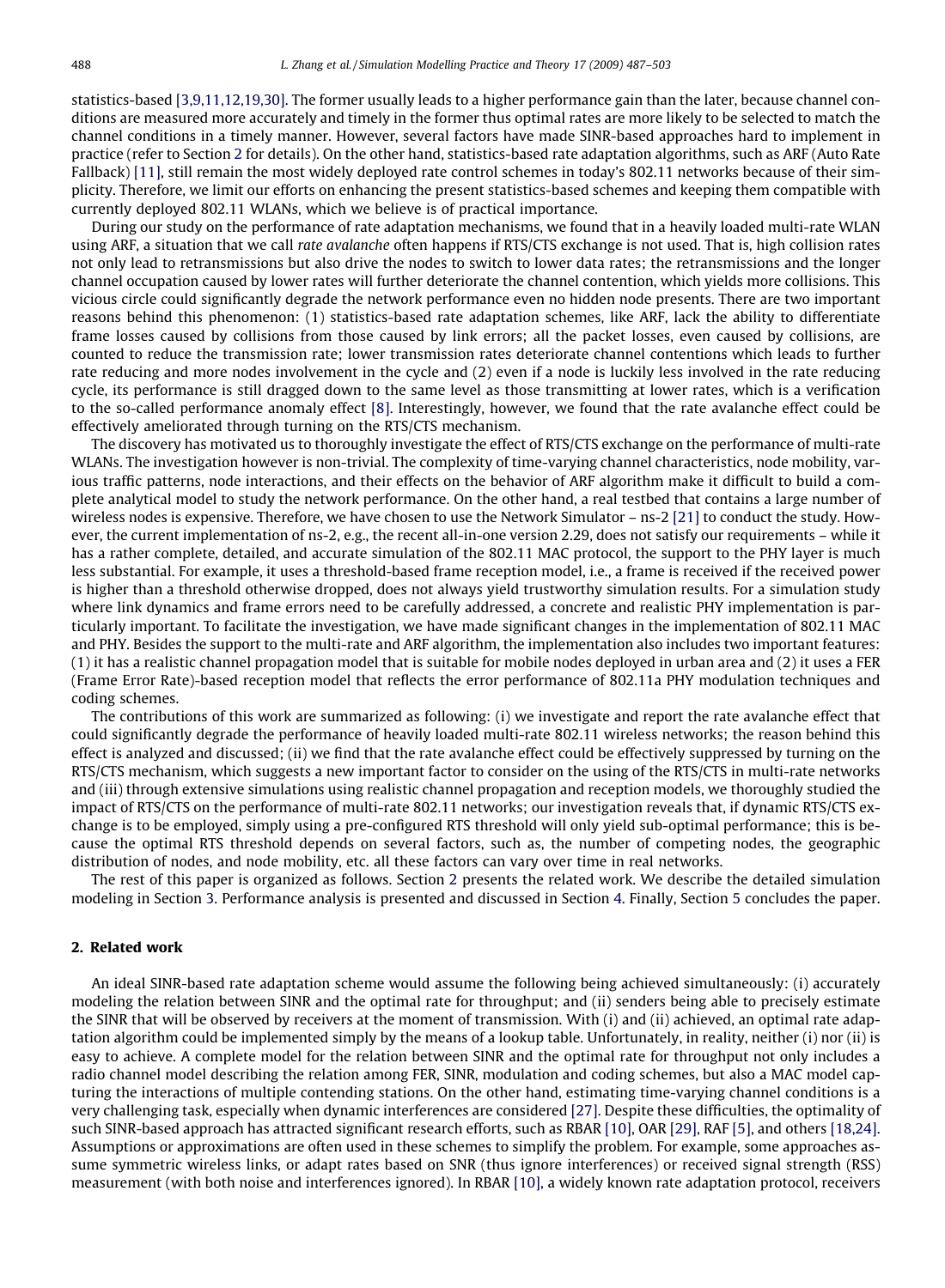estimate the channel conditions based on the RTS frame from senders, make the rate decision and inform the later through a customized CTS frame (thus incompatible to the current 802.11 specifications). It also uses a simplified, a priori channel model to calculate SINR thresholds. These SINR-based approaches have not been applied in practice so far.

An alternative to SINR-based approaches is to estimate link conditions through maintaining statistics about the transmitted data like FER [\[4\]](#page-16-0), the achieved throughput [\[3\],](#page-16-0) consecutive transmission successes/losses [\[11,19,12,9\]](#page-16-0), and short-term lose ratio [\[30\].](#page-16-0) ARF [\[11\]](#page-16-0), the first documented rate adaptation algorithm which was originally designed for Lucent Technologies' WaveLAN-II WLAN devices, belongs to this category. ARF incrementally increases or decreases the rate by keeping the track of acknowledged/unacknowledged transmissions as well as a timing function. A sender will switch its transmission rate to the next lower level if it experiences two consecutive failed (unacknowledged) transmissions, a timer will also be started. When either the timer expires or it sees 10 consecutive successful (acknowledged) transmissions, the sender will raise its rate to the next higher level and the timer is cancelled. However, if the first transmission at the higher rate fails, the rate will be lowered down again instantly and the timer is restarted. Some deficiencies of ARF have been revealed by previous research efforts: it is unable to adapt effectively to fast-changing channel conditions [\[10\].](#page-16-0) On the other hand, if the channel conditions do not change at all, or change very slowly, ARF will try to use a higher rate every 10 consecutive transmission successes or after a timer expiration, which results in increased retransmission attempts and thus harms the throughput [\[19\]](#page-16-0). However, due to its simplicity, ARF is still the most widely implemented rate adaption scheme in the 802.11 market [\[12\]](#page-16-0).

In infrastructure-based WLANs, since the hidden node problem is often much less severe than in ad hoc networks, it is a common belief that it might not worth to employ the RTS/CTS exchange due to its transmission overhead. This has led to the fact that the RTS/CTS exchange has been effectively disabled (by setting a large RTS threshold value, e.g., 3000 octets) in most today's 802.11 WLANs.

Besides the transmission overhead and its effectiveness to solve hidden node problem, other possible effects of the RTS/ CTS exchange have been rarely studied. One exception is [\[2\]](#page-16-0), where Bianchi in this well-known work pointed out that in a heavily contending WLAN environment, the RTS/CTS exchange might help to reduce collisions and therefore enhance network performance even when no hidden node presents. However, Bianchi's analytical model assumed ideal channel conditions (i.e., error-free links) and only single-rate transmissions were considered.

Data frames could be lost in the air due to two reasons: (1) link errors, mainly caused by the low SINR values or (2) transmission collisions. Interestingly, the 802.11 MAC protocol and ARF have totally different assumptions on frame losses. DCF assume all frame losses are due to collisions therefore CW is doubled to reduce contention upon a frame loss; while ARF ascribes each single frame loss to a link error therefore it lowers the data transmission rate whenever consecutive frame losses happen. Obviously, either of the two explanations on frame loss may lead to network performance degradation: a too large CW that does not match the contention level may unnecessarily suppress frame transmissions [\[2\]](#page-16-0), while a too low transmission rate will certainly waste precious channel resources. Ironically, these two opposite explanations co-act in most today's 802.11-based terminals.

Several approaches have been proposed for loss differentiation [\[1,22,23\]](#page-16-0). In [\[22\]](#page-16-0), Pang et al. discussed the using of RTS/ CTS exchange for loss differentiation, however, without details and results. Besides that, Kim et al. in their work [\[12\]](#page-16-0) proposed to use RTS probing to distinguish frame losses. While these studies both mentioned the benefit and transmission overhead of using RTS/CTS exchange, none of them gave a detailed study on the effects of RTS/CTS in multi-rate 802.11 networks under complex network conditions.

### 3. Simulation modeling

To facilitate our investigation, we made significant changes on the implementation of 802.11 MAC and PHY in ns-2. Besides the support to the multi-rate and ARF algorithm, the implementation also includes two important features: (1) it has a realistic channel propagation model that is suitable for mobile nodes deployed in urban area and (2) it uses a FER-based reception model that reflects the error performance of 802.11a PHY modulation techniques and coding schemes.

We present the simulation modeling in details from the following four aspects: the multi-rate network model and parameters, the channel propagation model, the frame reception model, and the simulation scenarios and traffic model.

#### 3.1. Multi-rate network model and parameters

Sharing the same protocol at the MAC layer, currently deployed 802.11 wireless devices follow different standards at the PHY layer, for example, 802.11a, 802.11b, 802.11g, 802.11n, etc. All these standards support multi-rate transmissions. For the simulation purpose, however, we have chosen to use 802.11a at the PHY layer, which supports up to eight transmission rates (6–54 Mbps), yet it is less complex than 802.11g which must support the four transmission rates of 802.11b to keep the compatibility.

IEEE 802.11a employs OFDM (Orthogonal Frequency Division Multiplexing) modulation technology in PHY layer. The basic principle of OFDM is to divide a high-speed binary signal to be transmitted over a number of low data rate subcarriers. There are a total of 52 subcarriers, of which 48 subcarriers carry actual data and four subcarriers are pilots that facilitate phase tracking for coherent demodulation. Each low data rate bit-stream is used to modulate a separate subcarrier within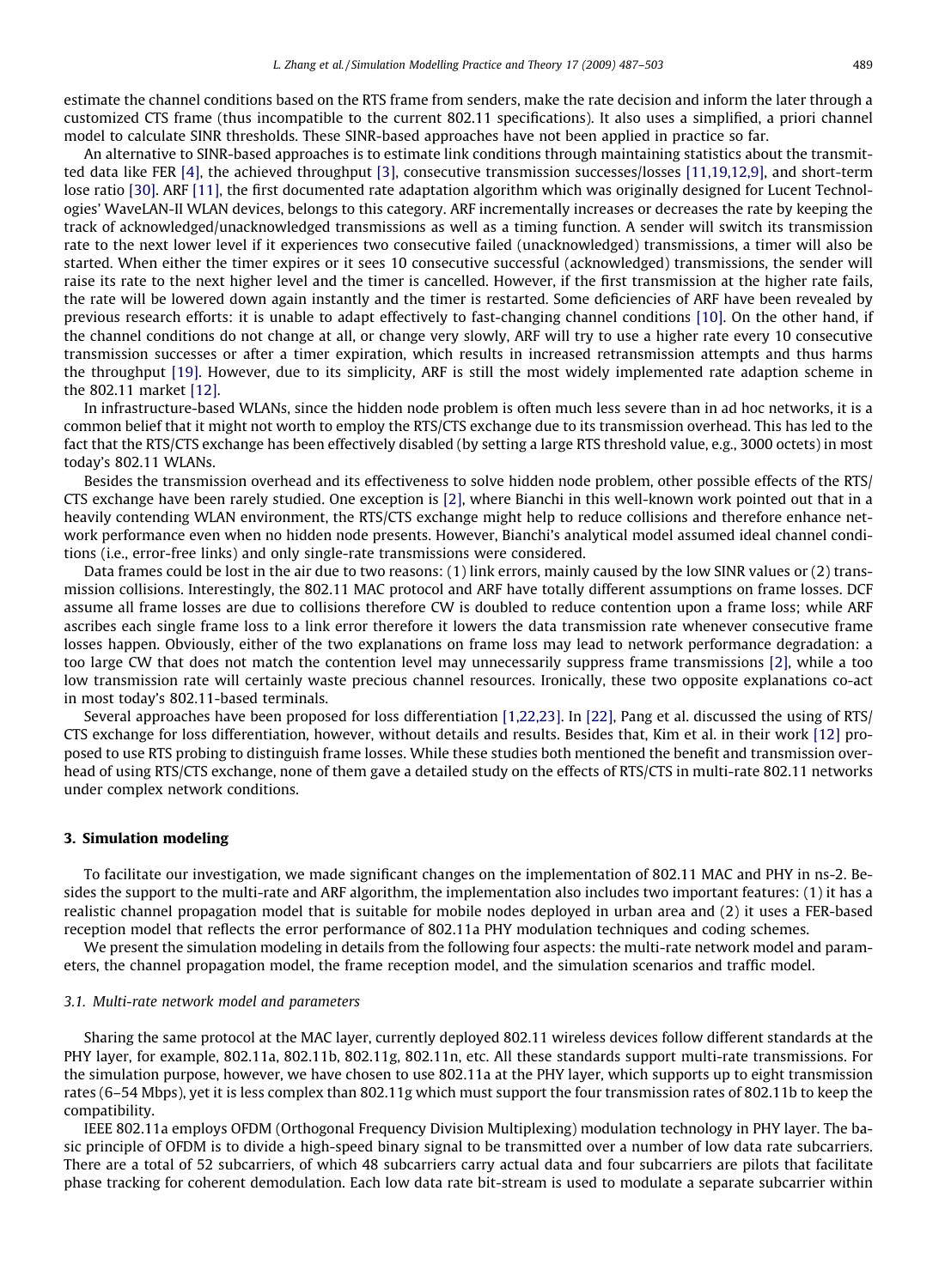# <span id="page-3-0"></span>Table 1

| Eight PHY modes of IEEE 802.11a |  |  |  |
|---------------------------------|--|--|--|
|                                 |  |  |  |

| Mode           | Modulation  | Code rate | Data rate (Mbps) |
|----------------|-------------|-----------|------------------|
|                | <b>BPSK</b> | 1/2       |                  |
| 2              | <b>BPSK</b> | 3/4       |                  |
| 3              | <b>OPSK</b> | 1/2       | 12               |
| $\overline{4}$ | <b>QPSK</b> | 3/4       | 18               |
| 5              | 16-QAM      | 1/2       | 24               |
| 6              | 16-QAM      | 3/4       | 36               |
|                | 64-QAM      | 2/3       | 48               |
| 8              | 64-QAM      | 3/4       | 54               |

BPSK: Binary Phase-Shift Keying; QPSK: Quadrature Phase-Shift Keying; QAM: Quadrature Amplitude Modulation.

#### Table 2

| IEEE 802.11a MAC/PHY channel parameters used in simulations |  |
|-------------------------------------------------------------|--|
|-------------------------------------------------------------|--|

| Parameters                             | Values           |
|----------------------------------------|------------------|
| Preamble length                        | $16 \mu s$       |
| PLCP header length                     | $4 \mu s$        |
| MAC header size                        | 28 Bytes         |
| Slot time                              | $9 \mu s$        |
| Short Inter Frame Space (SIFS)         | $16 \mu s$       |
| DCF Inter Frame Space (DIFS)           | $34 \mu s$       |
| Minimum contention window size (CWmin) | 31               |
| Maximum contention window size (CWmax) | 1023             |
| Clear Channel Assessment (CCA) Time    | $3 \mu s$        |
| RxTxTurnaround time                    | $1 \mu s$        |
| RTS threshold                          | 0 or 3000 octets |
| Fragmentation threshold                | 2100 octets      |
| LongRetryLimit                         |                  |
| ShortRetryLimit                        |                  |

a 20 MHz channel in the 5 GHz frequency band. As shown in Table 1, by using different modulation schemes, such as BPSK, QPSK, 16-QAM, 64-QAM, and different coding rates, 802.11a supports eight transmission rates. The support of 6, 12, and 24 Mbps data rates (called Basic Data Rates) are mandatory. To guide against data loss, FEC (Forward Error Correction) coding/decoding is added in 802.11a PHY, which is performed by bit interleaving and convolutional coding.

Table 2 summarizes some major MAC/PHY parameters that we used in simulations. Just a comment on RTS threshold: when it is set as 0, RTS/CTS exchange will be used for all data frames. On the contrary, to disable RTS/CTS exchange sequence, we simply set the RTS threshold to 3000 octets, which is larger than any legal MAC data Frame.<sup>1</sup>

# 3.2. Channel propagation model

In ns-2, Friis free-space model is used to simulate short distance propagations and two-ray-ground model is used for long distances. Although widely used, these two models are inherently limited – they assume ideal propagation conditions without considering multipath fading effects,<sup>2</sup> which often dominates the propagation effects in mobile networks. An enhanced model – the shadowing model was introduced in ns-2 to characterize the multipath fading effects. However, as pointed out in [\[6\]](#page-16-0), using an added Gaussian random variable to simulate the fluctuations of the channel lacks experimental validation. On the other hand, extensive measurement campaign has shown that the signal deviation can be better modeled using a Rayleigh or Ricean distribution. Ricean distribution is used when there is a dominant stationary signal component present, such as a line-of-sight propagation path; while Rayleigh distribution is more suitable if such a component does not present [\[28\]](#page-16-0).

To simulate a mobile network that is deployed in an urban area, we developed a new implementation of the 802.11 PHY layer in ns-2, which combines the log-distance path loss model [\[28\]](#page-16-0) and the Ricean propagation model [\[25\].](#page-16-0)

With log-distance path loss model, and assuming the transmitter–receiver separation distance is d, the received power (in dBm) of a frame is computed as

<sup>1</sup> As defined in IEEE 802.11, the length of an MSDU (MAC Service Data Unit) must be less than or equal to 2304 octets. Therefore, the maximum length of a MAC data frame, or MPDU (MAC Protocol Data Unit) will be 2332 (2304 plus the MAC header, which is 28 octets in length).

 $^2$  Multipath fading, or called small-scale fading, is used to describe the rapid fluctuations of the amplitudes, phases, or multipath delays of a radio signal over a short period of time or travel distance, so that large-scale path loss effects may be ignored [\[28\].](#page-16-0)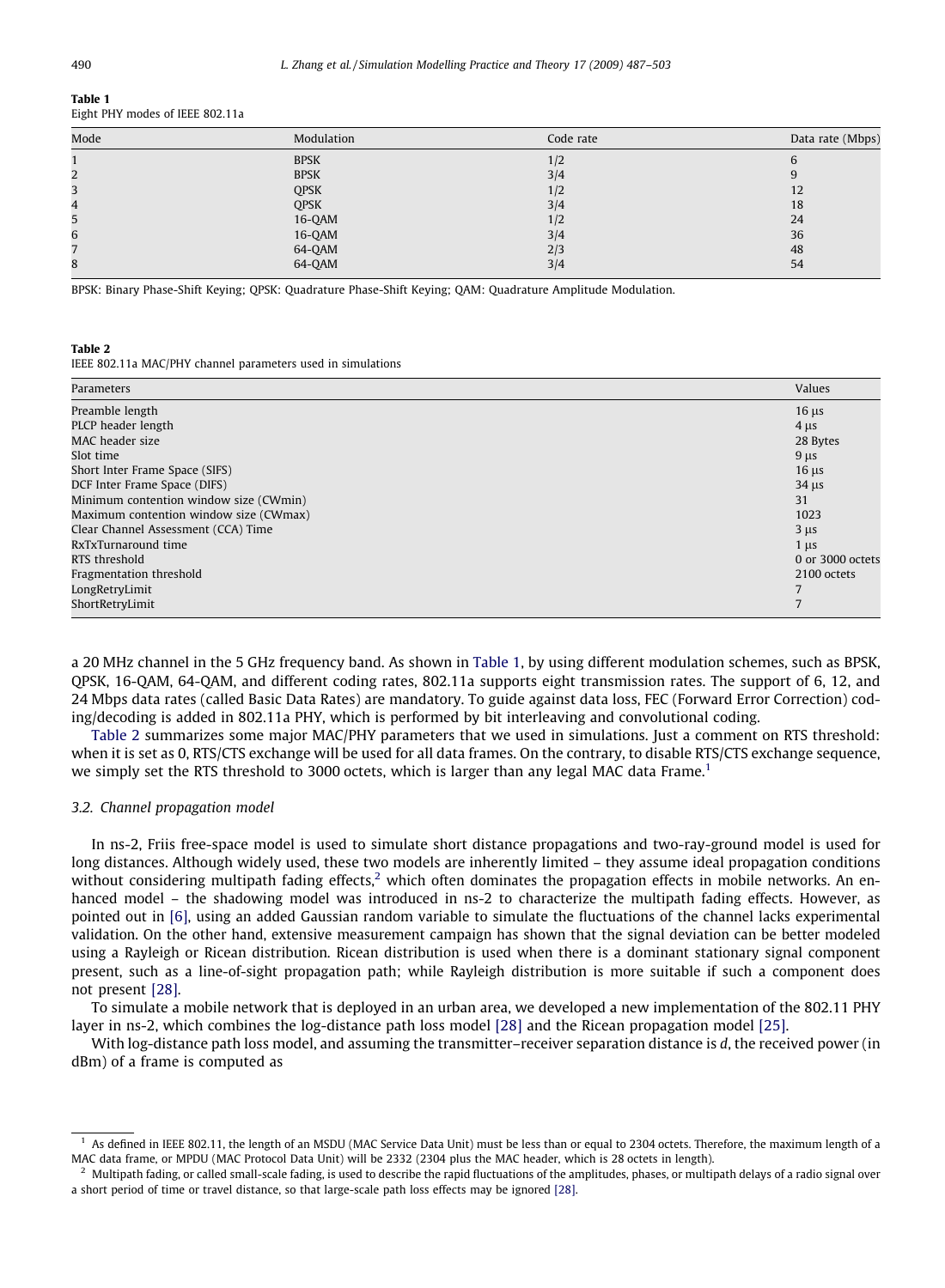<span id="page-4-0"></span>
$$
Pr_d[\text{dBm}] = Pr_{d_0}[\text{dBm}] + 10 \cdot n \cdot \log\left(\frac{d}{d_0}\right),\tag{1}
$$

where *n* is the path loss exponent which indicates the rate at which the path loss increases with distance,  $d_0$  is the close-in reference distance which is determined from measurements close to the transmitter, and  $Pr_{d_0}$  (in watt) can be calculated using the Friis free-space model:

$$
Pr_{d_0}[\text{watt}] = \frac{P_t G_t G_r \lambda^2}{(4\pi)^2 d_0^2 L},\tag{2}
$$

where  $P_t$  is the transmitted power,  $G_t$  and  $G_t$  are the antenna gains for the transmitter and receiver, respectively, L is the system loss factor not related to propagation ( $L \le 1$ ), and  $\lambda$  is the radio wavelength in meters. In our simulations, the path loss exponent *n* is set as 3 to simulate an urban area environment, and  $d_0$  is set as 1 m.

With Ricean propagation model, the envelop of the received signal  $r$  has the following probability density function (pdf):

$$
p(r) = \begin{cases} \frac{r}{\sigma^2} e^{-\frac{r^2 + A^2}{2\sigma^2}} I_0(\frac{Ar}{\sigma^2}), & \text{for } (A \le 0, r \le 0),\\ 0, & \text{for } (r < 0), \end{cases}
$$
(3)

where the parameter A denotes the peak amplitude of the dominant signal component and  $I_0(\cdot)$  is the modified Bessel function of the first kind and zero-order. The Ricean distribution is often described in terms of a parameter K (called Ricean factor) which is defined as the ratio between the deterministic signal power and the variance of the multipath. It is given by  $K=A^2/(2\sigma^2)$  or, in terms of dB,  $K$  (dB)  $=10\log(A^2/2\sigma^2).$  As  $A\to 0, K\to -\infty$  dB, the Ricean distribution degenerates to a Rayleigh distribution [\[28\].](#page-16-0)

Punnoose et al. in [\[25\]](#page-16-0) proposed an efficient implementation of Ricean propagation model based on a simple table lookup, which has been integrated into the implementation of our combined model. With the  $Pr<sub>d</sub>$  calculated in [\(1\)](#page-3-0), the final received power after Ricean fading effect will be

$$
Pr_d^*[dBm] = Pr_d[dBm] + 10 \log(F_{Ricean}), \qquad (4)
$$

where  $F_{\text{Ricean}}$  is the envelope multiplicative factor resulted by the Ricean propagation model. In our simulations, the transmitted power and the Ricean factor K were set as 15 dBm and 6 dB, respectively. Node mobility is simulated using the widely adopted Random Waypoint Mobility Model (RWPM) [\[16\]](#page-16-0).

#### 3.3. Frame reception model

The frame reception model used in ns-2 is a simple threshold-based model: if the received power of the frame falls below the carrier sense threshold –  $CS<sub>Threshold</sub>$ , the frame is discarded as noise to simulate not being sensed. If the received power is above  $CS<sub>Threshold</sub>$ , however lower than the receive threshold –  $Rx<sub>Threshold</sub>$ , the frame is marked as error and discarded. Otherwise, if the received power is above  $Rx_{\text{Threshold}}$ , the frame is received without errors. This reception model is obviously over-simplified. In reality, the error performance of 802.11 devices is much more complicated: besides platform-dependent factors (i.e., variations in transmitter power, antenna gain, reception sensitivity, and frequency control, etc.) and external interferences, it also highly depends on the underlying PHY modulation modes and coding schemes.

Towards a more realistic reception model, a FER-based model was set up in our simulations. The procedure of the frame receiving is sketched in [Fig. 1.](#page-5-0) If the received power of a frame is above  $Rx<sub>Threshold</sub>$  and not discarded because of the capture effect, instead of being delivered to MAC layer instantly, it has to go through the following steps:

(1) Calculate the SINR for the incoming frame using the following formula:

$$
SINR = \frac{Pr_i}{NoiseFloor + \sum_{j=1, j \neq i}^{n} Pr_j},
$$
\n(5)

where  $Pr_i$  is the received power for the frame that we care, and  $\sum_{j=1,j\neq i}^n Pr_j$  is the sum of the received power of all other ongoing frames, taken as interferences to the incoming frame.

- (2) Calculate BER (Bit Error Rate) based on the SINR and the transmission mode (see [Table 1\)](#page-3-0) with which the frame was sent. An AWGN (Additive White Gaussian Noise) channel noise model is assumed in the calculation.
- (3) Calculate FER using the upper bound probability of error that is given in [\[26\]](#page-16-0) under the assumption of binary convolutional coding and hard-decision Viterbi decoding.
- (4) Generate a random number uniformly in the range of [0,1). If the number is larger than FER, the frame is correctly received (to be delivered to the MAC layer); otherwise, the frame is marked as error and then discarded.

Taking a similar approach as in [\[18\],](#page-16-0) we calculate the BER and FER based on the modulation and coding schemes used in 802.11a OFDM PHY, with an AWGN channel assumed.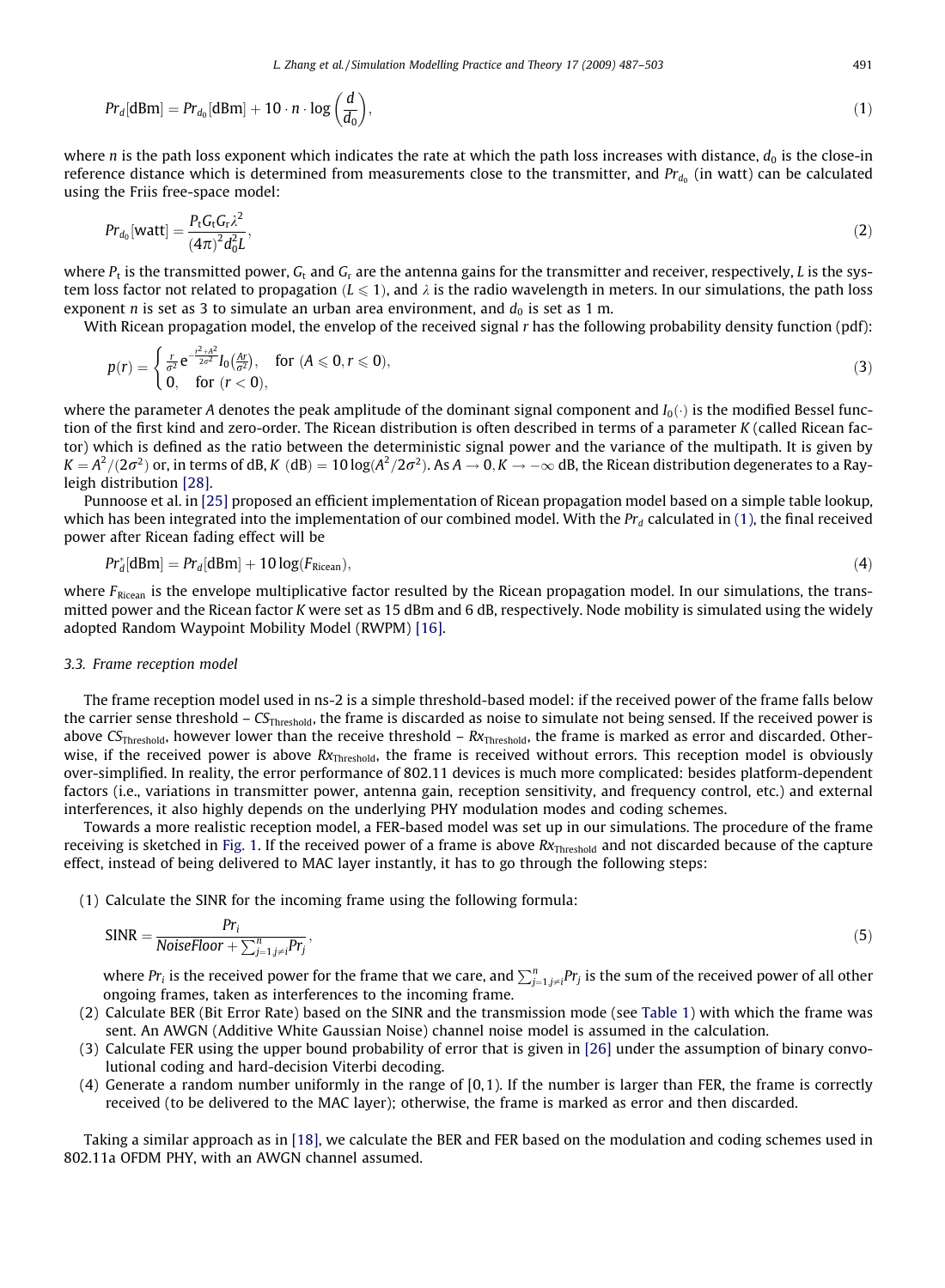<span id="page-5-0"></span>

Fig. 1. The FER-based frame reception procedure.

# 3.3.1. The calculation of BER

First, let us calculate the BER for the modes listed in [Table 1](#page-3-0). For modes that use BPSK and QPSK modulation schemes, i.e., mode 1–4, the BER can be calculated using the following formula:

$$
P_b^{\text{PSK}} = Q\left(\sqrt{\frac{2E_b}{N_0}}\right),\tag{6}
$$

where  $E<sub>b</sub>$  is the energy per information bit in the received signal and  $N_0/2$  is the two-sided spectral density of the noise. The Q-function is defined as

$$
Q(x) = \frac{1}{\sqrt{2\pi}} \int_{x}^{\infty} e^{-t^2/2} dt,
$$
\n(7)

and  $E_{\rm b}/N_0$  can be calculated using the following formula:

$$
E_{b}/N_{0} = \text{SINR} \times \frac{\text{SignalSpeed (Hz)}}{\text{DataRate (bps)}},
$$
\n(8)

where SINR is calculated using [\(5\),](#page-4-0) and Signal Spread is the bandwidth of the channel (i.e., 20 MHz for 802.11a). For modes that use 16-QAM and 64-QAM modulation schemes, i.e., mode 5–8 in [Table 1](#page-3-0), with a Gray-coded assignment of bits to symbols, the BER can be approximated by

$$
P_b^{\text{QAM}}(M) = 1 - \left[1 - \frac{4}{\log M} \left(1 - \frac{1}{\sqrt{M}}\right) Q\left(\sqrt{\frac{3 \log M}{M - 1} \frac{E_b}{N_0}}\right)\right],\tag{9}
$$

where M is equal to 16 for 16-QAM, and 64 for 64-QAM. The calculation of  $E_{\rm b}/N_0$  follows the same formula as in (8).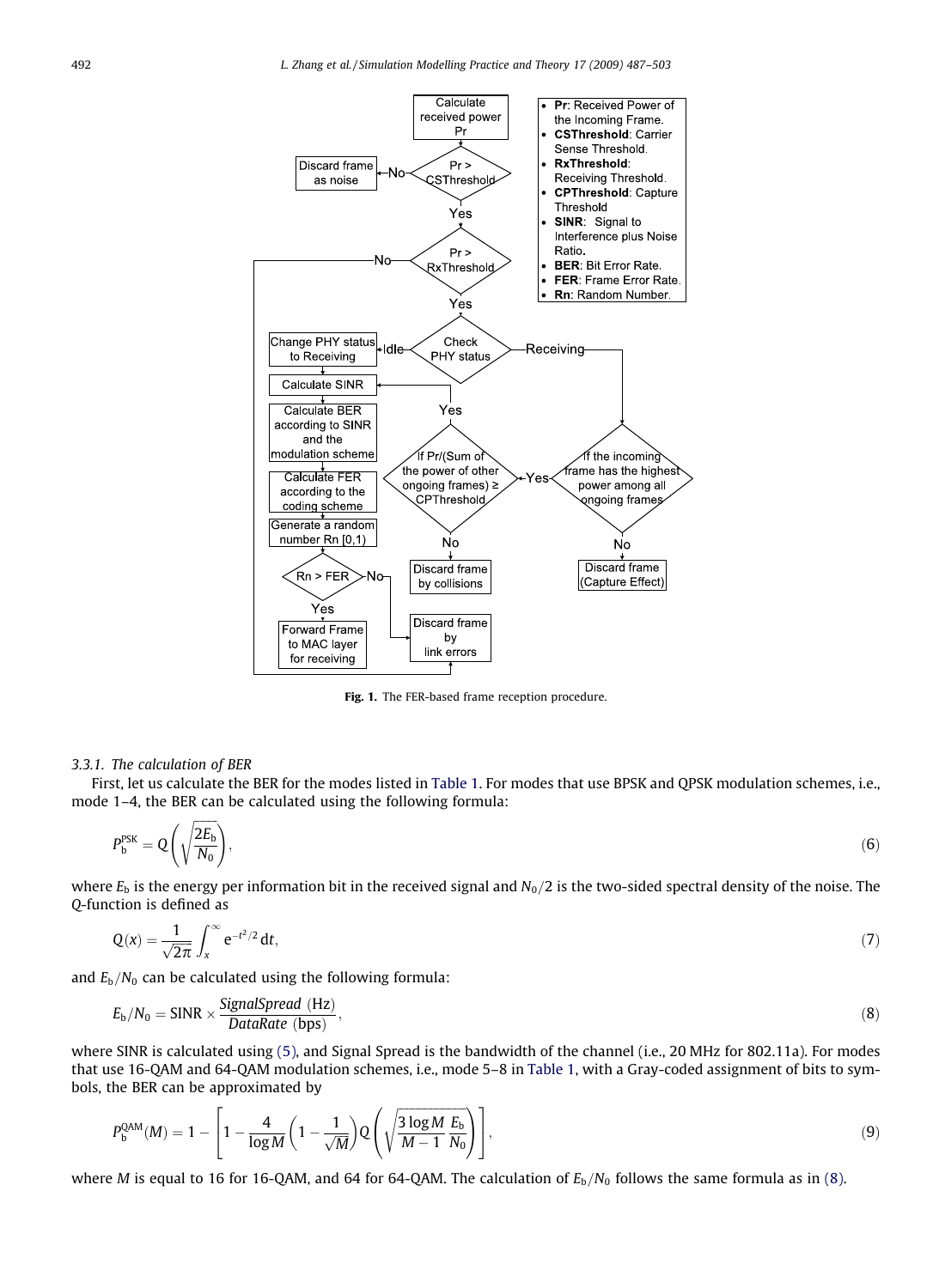#### 3.3.2. The calculation of FER

The FER is calculated using an upper bound given in [\[26\]](#page-16-0), with the assumption of binary convolutional coding and harddecision Viterbi decoding with independent errors at the channel input. For an l-octet long chunk of data to be transmitted using PHY mode m, the error probability is bounded as

$$
P_e^m(l) \leq 1 - (1 - P_u^m)^{8l},\tag{10}
$$

where the union bound  $P_u^m$  of the first-event error probability is given by

$$
P_u^m = \sum_{d=d_{\text{free}}}^{\infty} a_d \cdot P_d,\tag{11}
$$

where  $d_{\text{free}}$  is the free distance of the convolutional code selected in PHY mode m,  $a_d$  is the total number of error events of weight d, and  $P_d$  is the probability that an incorrect path at distance d from the correct path is chosen by the Viterbi decoder. When hard-decision decoding is applied,  $P_d$  is given by

$$
P_d = \begin{cases} \sum_{k=(d+1)/2}^d \binom{d}{k} \cdot \rho^k \cdot (1-\rho)^{d-k}, & \text{if } d \text{ is odd,} \\ \frac{1}{2} \cdot \binom{d/2}{d} \cdot \rho^{d/2} \cdot (1-\rho)^{d/2} + \sum_{k=d/2+1}^d \binom{d}{k} \cdot \rho^k \cdot (1-\rho)^{d-k}, & \text{if } d \text{ is even,} \end{cases}
$$
(12)

where  $\rho$  is the BER for the transmission mode given by [\(6\) and \(9\)](#page-5-0). It is worthwhile noting that the PLCP (Physical Layer Convergence Procedure) header of an 802.11a frame, except the SERVICE field [\[14\],](#page-16-0) is always transmitted in mode 1, while the rest of the frame might be transmitted in other modes. We calculated the error rate for each of these two parts then integrated them together to get the BER for each frame.

#### 3.4. Simulation scenarios and traffic model

-

Our simulations focus on infrastructure-based 802.11a WLANs. Considering the effects of RTS/CTS exchange on the hidden node problem is well-known, in our studies, we limit nodes in a relative small area compared to their carrier sensing range, $3$  so that no hidden node presents. By doing this, we could focus our study on the effects of RTS/CTS exchanges on the rate adaptation itself. In different scenarios, we have up to 60 nodes randomly deployed in a square area of 60 m  $\times$  60 m, 80  $m \times 80$  m, or 100 m  $\times$  100 m. Node mobility is simulated using the Random Waypoint Mobility Model (RWPM), with different maximal moving speeds, from 0 (i.e., static) to 10 m/s, in different scenarios.

In the simulation, traffic flows are symmetric in the sense that all of them share the same traffic load in each scenario. Traffic flows are between non-AP nodes and the AP with non-AP nodes being the senders. Our investigation mainly focuses on heavily loaded networks because of the following reasons: (i) the performance of a network is often of less interest and importance if the load is below its capacity; (ii) on the other hand, the transmission overhead of RTS/CTS exchange is not important any more when the network load is light and (iii) with the ever-growing multimedia applications, such as VoIP, video-conferencing, IPTV, and mobile gaming, etc. WLANs could often be heavily loaded or flash crowded [\[17\]](#page-16-0).

Both UDP and TCP applications are studied. For UDP applications, the aggregated traffic load in the network could simply be expressed as

$$
E(n, l, \tau) = n \times l \times (1/\tau),
$$

where n represents the number of nodes, *l* represents the average data packet size,<sup>4</sup> and  $\tau$  represents the average packet interval. We vary the traffic load and patterns through changing the  $n, l$ , and  $\tau$ , respectively. For the packet size, we use the range of [64, 2048]. The MTU (Maximum Transmission Unit) is set to 2304 Bytes, which is the maximum frame body length defined in IEEE 802.11 standard [\[13\]](#page-16-0). So in this case, no IP fragmentation is done.

Besides the above traffic model, for the study of UDP applications, we also use a trace of real H.263 video stream captured in an office environment [\[7\].](#page-16-0) This trace produces a variable bit rate (VBR) traffic with a target bit rate of 256 kbits/s. The packets contained have the average length of 6199 Bytes, with the min and max of 864 Bytes and 8514 Bytes, respectively. Different from the above simple UDP traffic model, we have conservatively<sup>5</sup> chosen a smaller value – 1500 Bytes – for the MTU, to cover the situations where path MTU discovery [\[20\]](#page-16-0) is used. Most packets will be fragmentized in this case.

TCP applications, on the other hand, are self-adaptive, for which we only vary the average packet size. TCP NewReno with selected ACKs is used in our simulations.

With our propagation model and the setting of CSThreshold  $(-96$  dB), the carrier sensing range is about 135 m when all nodes are static.

<sup>4</sup> The data packet size referred in this work includes the length of UDP and IP headers, however, not the MAC header.

<sup>&</sup>lt;sup>5</sup> As shown later, the rate avalanche effect has more significant influence on network performance for longer frames.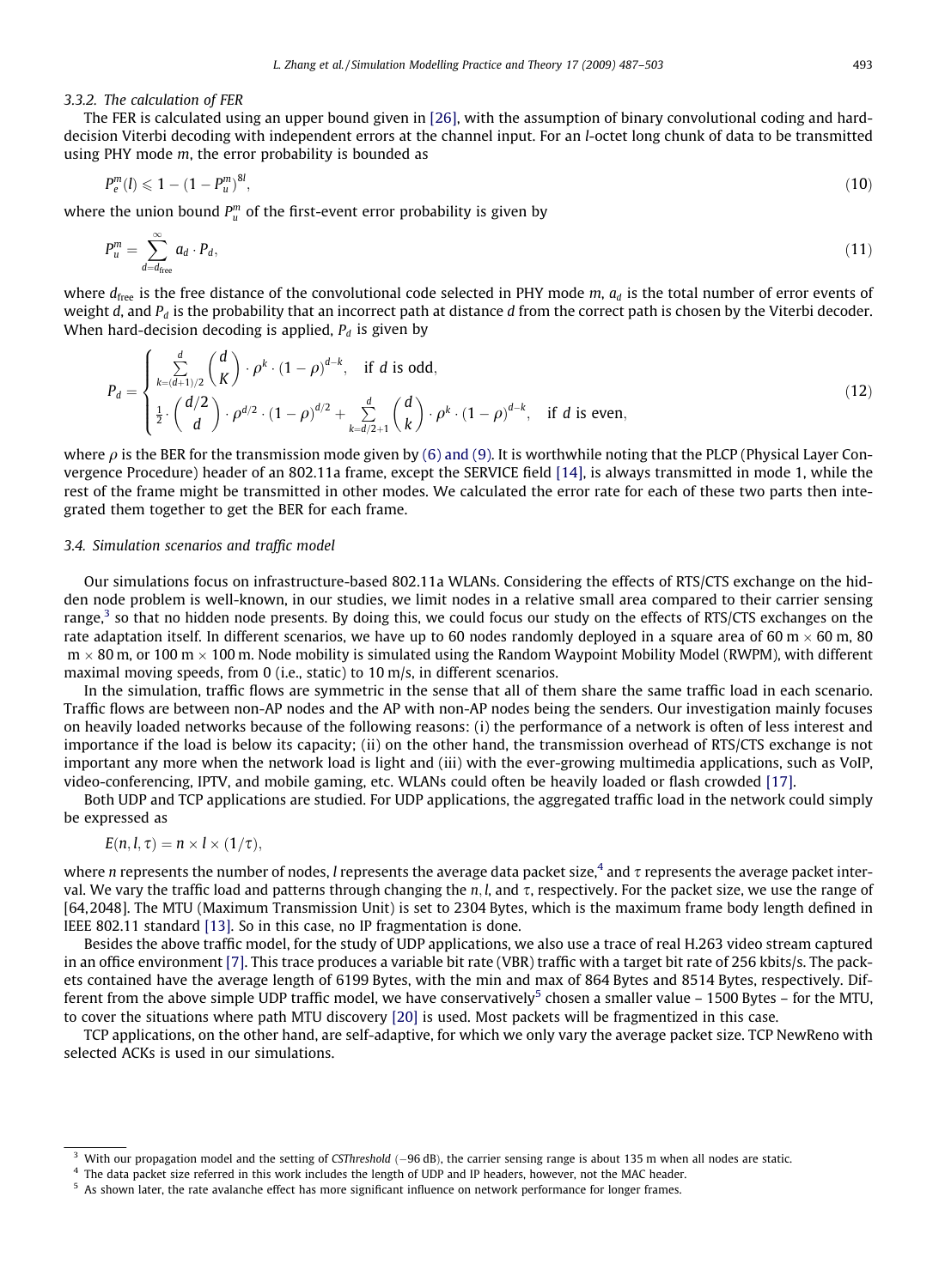# <span id="page-7-0"></span>4. Performance analysis

Various scenarios have been simulated to thoroughly study the effects of RTS/CTS exchange on the performance of multirate 802.11 networks. For each scenario, we compare the network performance for the case with RTS/CTS turned on and the case with RTS/CTS turned off. The purpose of the study is to answer the following questions:

- Is RTS/CTS exchange superfluous in multi-rate WLANs when no hidden node presents?
- If the answer to the first question is no, how does the RTS/CTS exchange influence the network performance under various scenarios and network conditions?

Different from most work on rate adaptation, we chose to use network-wise aggregate throughput, instead of per-flow throughput, as the major performance metric. Two reasons are behind: [\(1\)](#page-3-0) the performance anomaly of multi-rate networks (see Section 2) – a per-flow optimal strategy might lead to the performance degradation of the whole network; and [\(2\)](#page-4-0) the network revenue is better represented by the network-wise aggregate throughput than the throughput of some individual flows. With that said, we also paid attention to individual flows through examining the fairness issue in Section 4.6.

As previously stated, ARF protocol is used to adapt transmission rates in the simulation. However, we believe the insights provided here also apply to other statistics-based rate adaptation schemes.

#### 4.1. The rate avalanche effect and the impact of packet size

First, let us use one example scenario to demonstrate the effect that we call rate avalanche. In this scenario, 40 802.11a wireless nodes are randomly deployed in a square area of 80 m  $\times$  80 m and one AP is installed in the center of the area (i.e., (40,40)). There is one UDP-based traffic flow from each node to the AP. Each flow has the packet arrival rate of 200 packets/s (or a packet interval of 5 ms). All the flows start at 0 s and stop at 30 s. Nodes are kept static during the whole simulation procedure. We first turn RTS/CTS on and repeat the experiment with different packet sizes, from 64 Bytes to 2048 Bytes with the step of 64 Bytes. Using the exactly same settings, the same group of experiments are repeated with RTS/CTS turned off.

Fig. 2 compares the aggregate throughput for the cases with RTS/CTS turned on and the cases with RTS/CTS turned off (referred as RTS/CTS-on and RTS/CTS-off, respectively, in the rest of the paper). As we can see from the figure, between 64 Bytes and 640 Bytes, RTS/CTS-on delivers slightly lower throughput than RTS/CTS-off. However, starting from 640 Bytes, the performance of RTS/CTS-off are much lower than that of RTS/CTS-on.

With no hidden node presenting, it was expected the RTS/CTS-off would always deliver higher throughput than RTS/CTSon due to the transmission overhead of RTS/CTS exchanges. So what causes the performance degradation of RTS/CTS-off? The question can be answered by [Figs. 3 and 4,](#page-8-0) which compare the number of collisions and the cumulative distribution of transmission rates used for RTS/CTS-on and RTS/CTS-off, respectively, (for the experiment with packet size of 1024 Bytes): [\(1\)](#page-3-0) [Fig. 3](#page-8-0) demonstrates that RTS/CTS-on leads to fewer collisions. This is because RTS frame is much shorter compared to most data frames, thus the collision probability of RTS frames is much lower. And once a RTS frame is successfully transmitted, the channel access is then reserved for the CTS and data frames that follow. Less collisions lead to less retransmissions which save the channel resources. [\(2\)](#page-4-0) More importantly, [Fig. 4](#page-8-0), with rates 1–8 corresponding to 6–54 Mbps, respectively, clearly



Fig. 2. Aggregate throughput: RTS/CTS-on vs. RTS/CTS-off. Deployment area: 80 m  $\times$  80 m; traffic load: ( $n = 40$ ,  $\tau = 5$  ms, and l varies).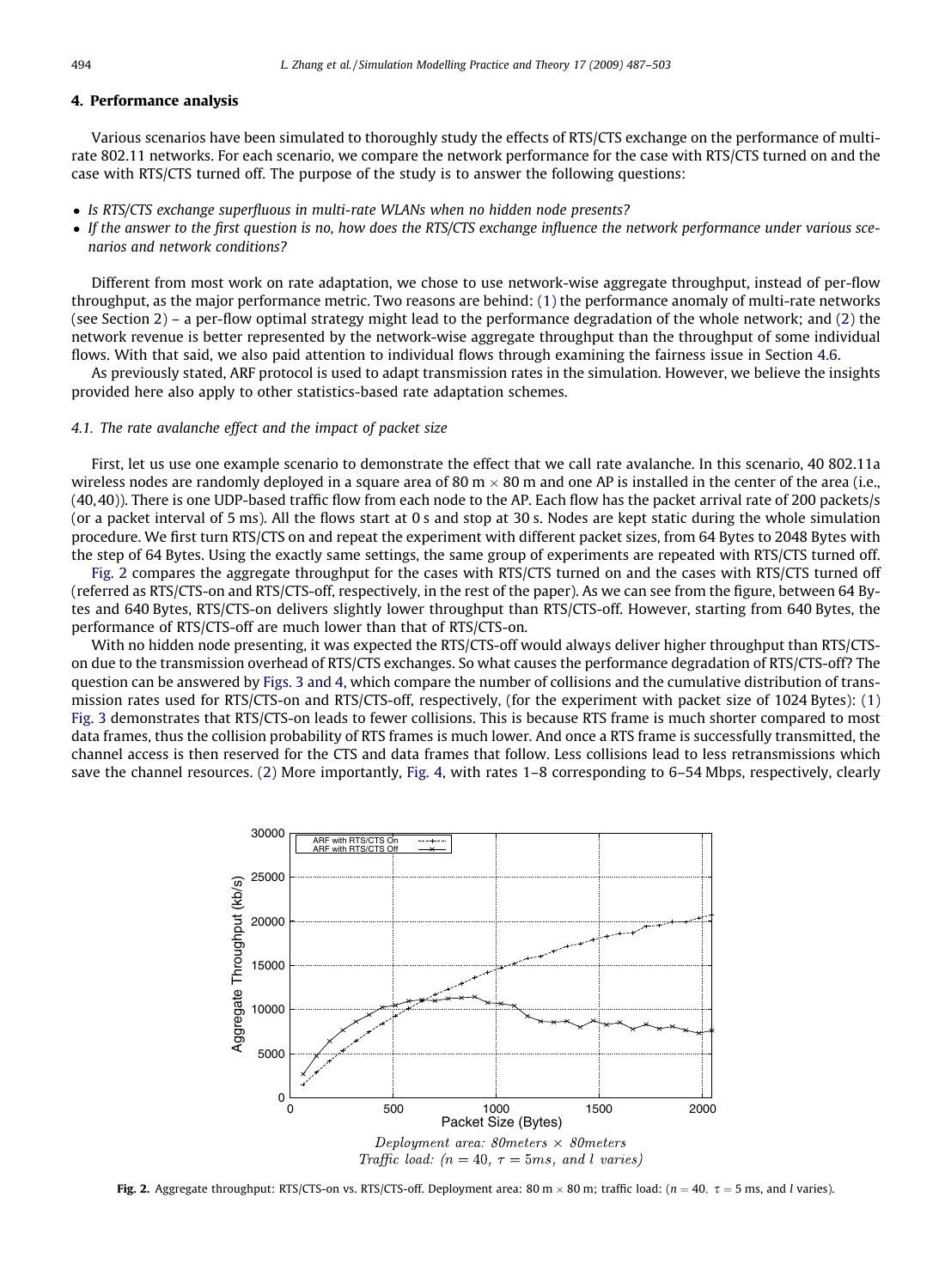<span id="page-8-0"></span>

Fig. 3. Number of collisions per second. Deployment area: 80 m  $\times$  80 m; traffic load: (n = 40,  $\tau$  = 5 ms, and l = 1024 Bytes).



Fig. 4. Cumulative distributions of data rates used. Deployment area: 80 m  $\times$  80 m; traffic load: ( $n = 40$ ,  $\tau = 5$  ms, and l = 1024 Bytes).

shows that RTS/CTS-off leads to a much higher percentage of lower rate transmissions than RTS/CTS-on. ARF behaves differently because the only feedback that ARF used to adapt transmission rates is the statistics of acknowledged/unacknowledged data transmissions. When RTS/CTS is off, every collision will cause an unacknowledged transmission, which will lead to rate dropping; on the other hand, when RTS/CTS is on, most collisions will be RTS frame collisions, which only lead to retransmissions of RTS frames, instead of unacknowledged data transmissions. [Figs. 5 and 6](#page-9-0) give more details about rates used over time for RTS/CTS-on and RTS/CTS-off, respectively, while [Fig. 7](#page-10-0) shows the cumulative distribution of the SINR measured at the receiver for all the frames received with or without errors, indicating that SINR should not be explained as the reason of the discrepancy in rates.

It is worthwhile noting that, as the RTS/CTS transmission overhead is always incurred for all the cases when RTS/CTS is turned on, so does the rate avalanche for RTS/CTS-off; however, they are differently influenced by the (average) size of the data packets. While the effect of RTS/CTS transmission overhead becomes less severe when the packet size increases, the rate avalanche effect goes to the opposite direction – it is amplified with relatively larger data packets. This explains the crossing of the two curves in [Fig. 2.](#page-7-0) The packet size corresponding to the **cross-point** could be used as the optimal RTS Threshold.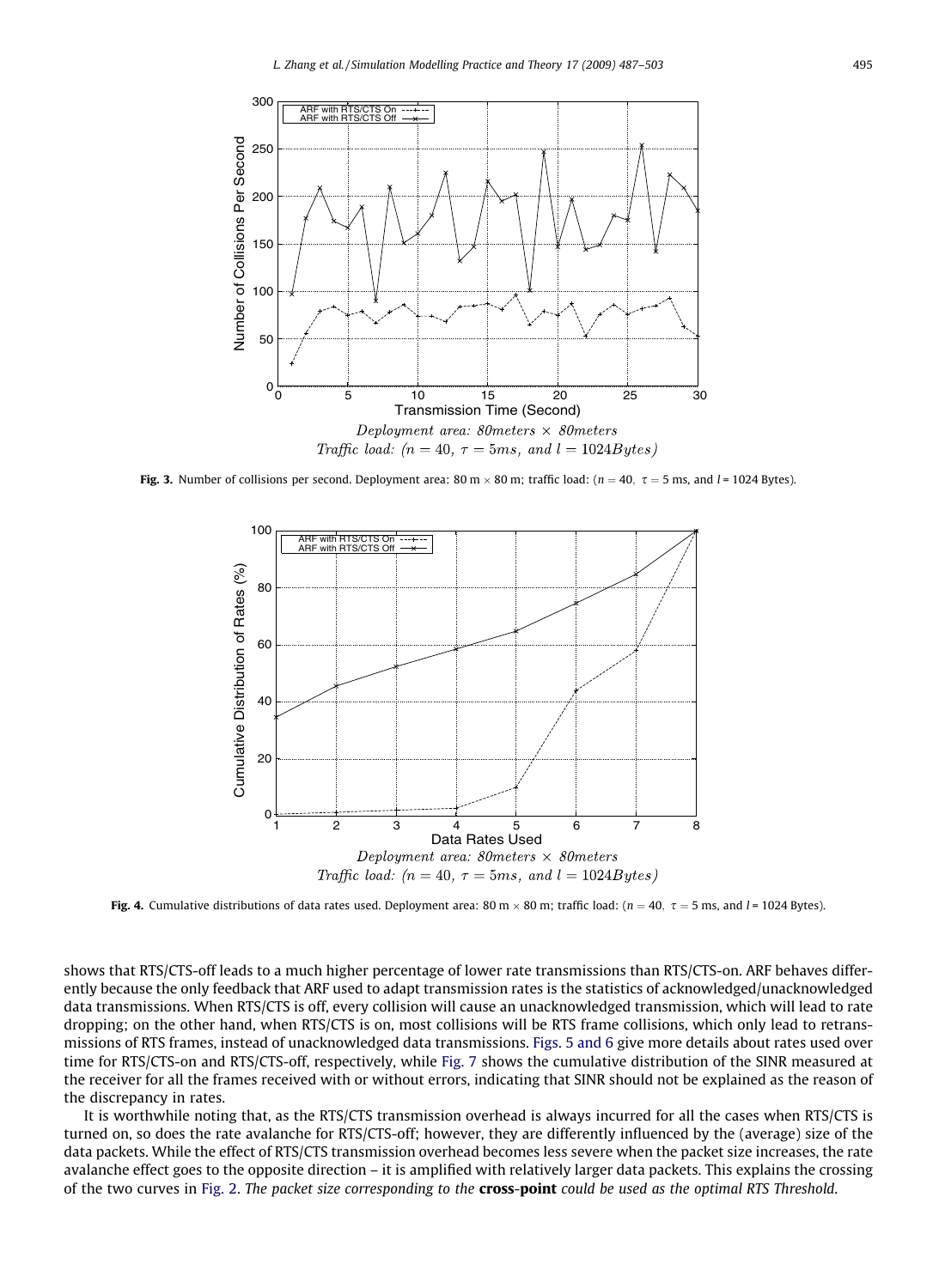<span id="page-9-0"></span>

Fig. 5. Data rates used for RTS/CTS-on. Deployment area: 80 m  $\times$  80 m; traffic load: (n = 40,  $\tau$  = 5 ms, and l = 1024 Bytes).



Fig. 6. Data rates used for RTS/CTS-off. Deployment area: 80 m  $\times$  80 m; traffic load: (n = 40,  $\tau$  = 5 ms, and l = 1024 Bytes).

Another important observation from [Fig. 2](#page-7-0) is while the performance gain of turning RTS/CTS on when packets are larger than the cross-point value is very significant, the performance gain of turning RTS/CTS off for packets that are smaller than the cross-point value is much less substantial.

#### 4.2. The impact of node numbers

To study the impact of node numbers, in this group of experiments, we vary the number of nodes from 20 to 60. As in previous subsection, nodes are randomly deployed in a square area of  $80 \text{ m} \times 80 \text{ m}$  with one AP placed in the center. UDP-based applications are used for all experiments with a fixed packet interval of 5 ms. As shown in [Fig. 8](#page-10-0), the cross-points highly depend on the number of nodes. When the number of nodes gets larger, the cross points (or the optimal RTS thresholds) are shifting toward smaller packet size, which means the chance that RTS/CTS-on outperforms RTS/CTS-off is getting larger. This could be easily understood: higher number of nodes yield higher level of contentions and more collisions, which lead to more retransmissions and deeper degree of rate avalanche.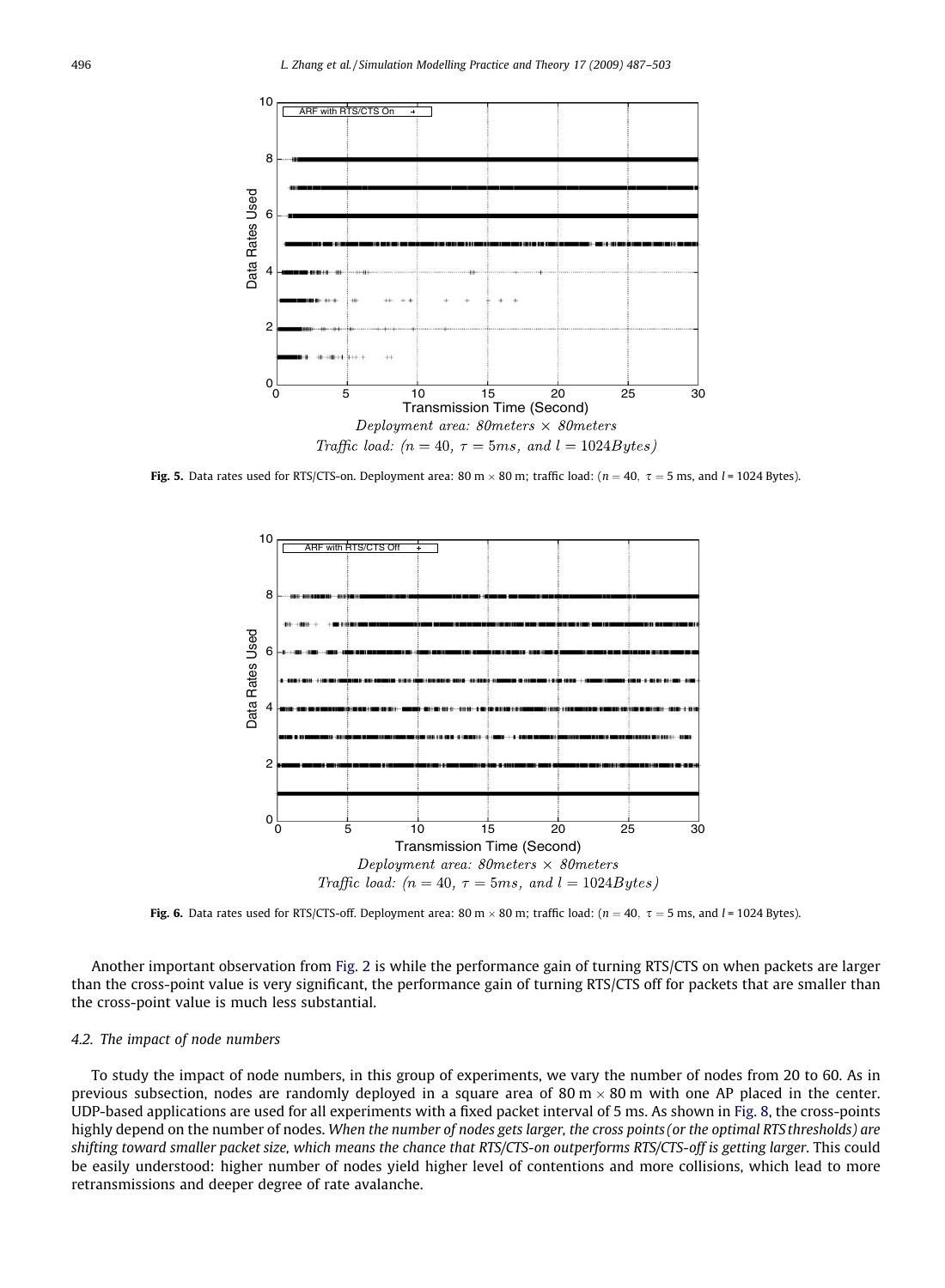<span id="page-10-0"></span>

Fig. 7. Cumulative distribution of the SINR. Deployment area: 80 m  $\times$  80 m; traffic load: (n = 40,  $\tau$  = 5 ms, and l = 1024 Bytes).



Traffic load:  $(\tau = 5ms, n \text{ and } l \text{ vary})$ 

Fig. 8. The impact of node numbers. Deployment area: 80 m  $\times$  80 m; traffic load: ( $\tau$  = 5 ms, n and l vary).

# 4.3. The impact of packet arrival rate

Next, we vary the packet arrival rate to see how the traffic load influences the performance of RTS/CTS-on and RTS/CTSoff. To focus on the area around cross-points, we only present the results for the packet size varying from 64 Bytes to 1024 Bytes. The result is quite interesting as shown in [Fig. 9](#page-11-0). As the results for  $\tau$  = 5 ms and  $\tau$  = 10 ms are similar to each other, the cases for larger  $\tau$  values demonstrate a different pattern: their cross-points are shifting toward larger packet sizes quickly as the  $\tau$  increases (i.e., packet arrival rate decreases). More interestingly, the performance gain of RTS/CTS-off over RTS/CTS-on (before the cross-points) is almost neglectable. The reason behind this is that the network starts to be underloaded when  $\tau$  is larger than 15 ms, especially for the cases with small packet sizes. And as  $\tau$  increases, the under-loaded area is spreading to larger packet sizes. Compared to over-loaded situations, both the performance gain of RTS/CTS-off (before the cross-points) and RTS/CTS-off (after the cross-points) for an under-loaded network are much less significant.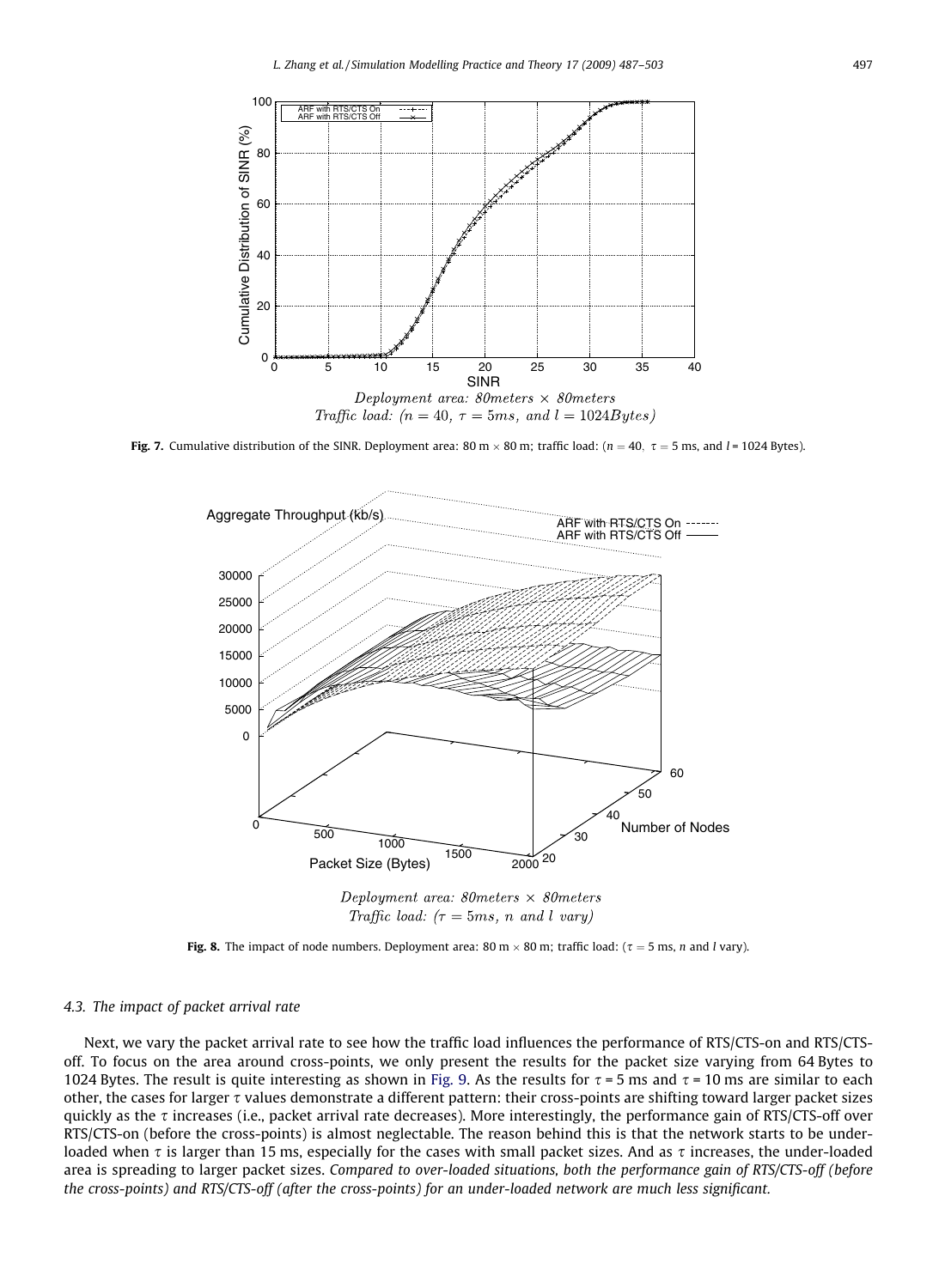<span id="page-11-0"></span>

Traffic load:  $(n = 40, \tau \text{ and } l \text{ vary})$ 

Fig. 9. The impact of packet arrival rate. Deployment area: 80 m  $\times$  80 m; traffic load: (n = 40,  $\tau$  and l vary).



Fig. 10. The impact of node geographical distributions (A). Deployment area: 60 m  $\times$  60 m; traffic load: ( $\tau$  = 5 ms, n and l vary).

#### 4.4. The impact of node geographical distributions

In all the scenarios presented previously, nodes are randomly deployed in a square area of 80 m  $\times$  80 m. To study how geographical distribution could influence the performance of RTS/CTS-on and RTS/CTS-off, we varied the size of the node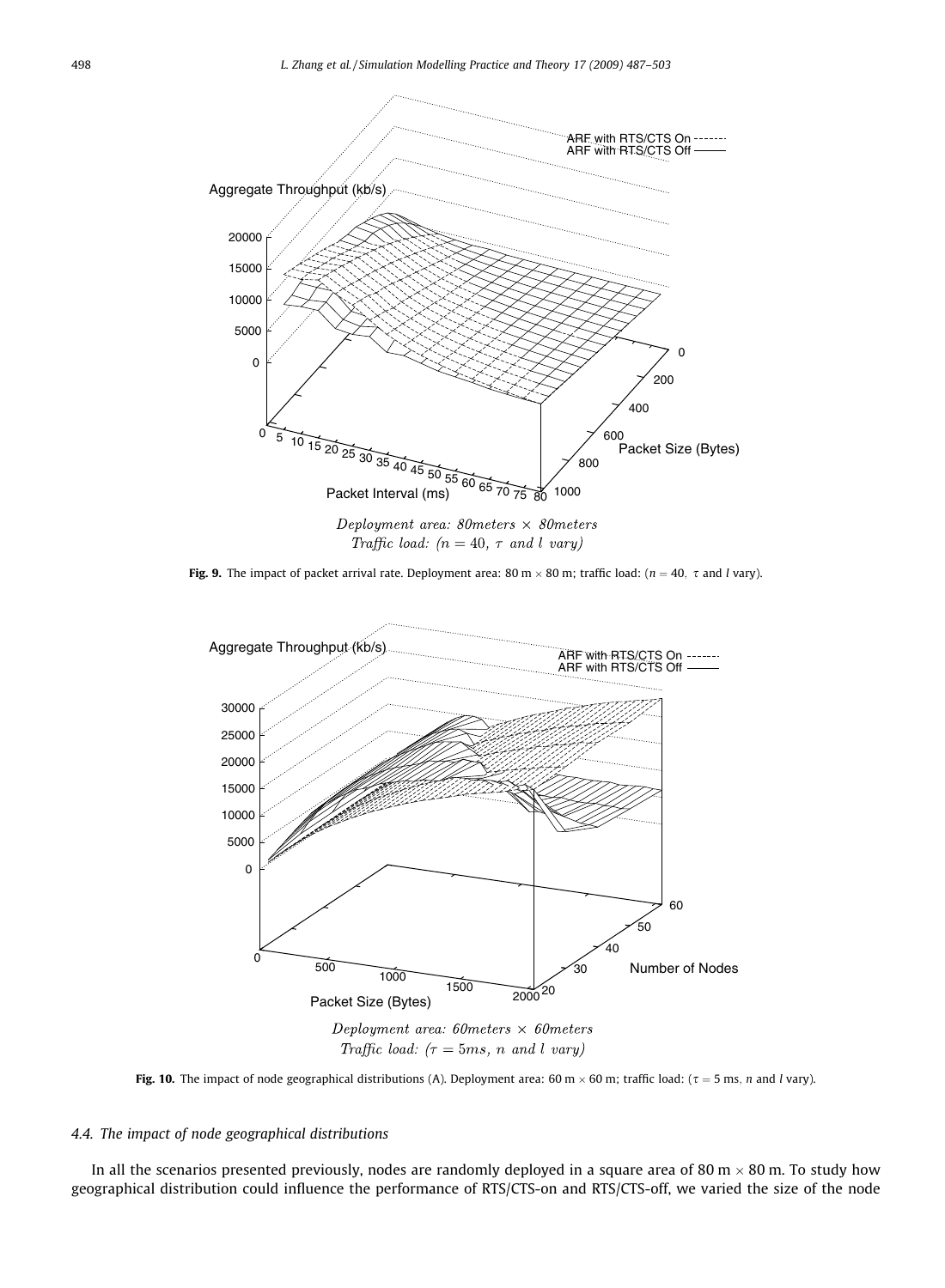deployment area. [Figs. 10 and 11](#page-11-0) show the results for the cases of 60 m  $\times$  60 m and 100 m  $\times$  100 m, respectively. Comparing these two figures with [Fig. 8](#page-10-0), we can see that as the deployment area is larger (i.e., nodes are more spreading out), the crosspoints (i.e., the optimal thresholds) are shifting toward smaller packet sizes. This could be explained as follow. When nodes are deployed in a wider area, the chances that they have to use lower rates for transmission are getting higher. The side-effect is that the relative overhead of transmitting RTS/CTS exchanges is getting lower since the difference between the transmission rates for data frames and RTS/CTS exchanges are smaller.

Beside that, we also notice that when the deployment area is larger, the performance gain of RTS/CTS-off over RTS/CTS-on before the cross-points in the curves, diminishes quickly.

# 4.5. The impact of node mobility

To investigate how node mobility might influence the performance of RTS/CTS-on and RTS/CTS-off, we compare the results for experiments that use three different Maximal Velocity values, namely, 2, 5 and 10 m/s. The Maximal Velocity is a parameter defined in RWPM mobility model to bound the random moving speed of a mobile node. In this group of experiments, 40 nodes are first randomly deployed in the area of 80 m  $\times$  80 m, then move individually following the RWPM model. Results are shown in [Fig. 12](#page-13-0). As we can see from the figure, a higher moving speed causes a slight drop in the performance of both RTS/CTS-on and RTS/CTS-off. The cross-point also shifts toward smaller packet sizes when the moving speed increases. This is because, overall, a faster moving speed of the sender, the receiver and other surrounding nodes will also yield faster fluctuations of the received signal strength at the receiver due to the Doppler shifts and multipath propagations. Reacting to a faster changing channel is surely more challenging to the ARF scheme.

#### 4.6. Mixed RTS/CTS-ons and offs

In previous experiments, the action of the nodes is uniform – either all of them have RTS/CTS turned on or all of them have RTS/CTS turned off. Next we investigate the cases that nodes are not uniform – a portion of the nodes have RTS/CTS-on while the rest have RTS/CTS-off. With a total of 40 nodes (moving with the maximal velocity of 5 m/s with RWPM model), we vary the number of nodes that have RTS/CTS-on from 5 to 35; correspondingly, the number of nodes that have RTS/CTS-off are from 35 to 5. For example, a combination of (15,25) means 15 of the flows have RTS/CTS turned on (referred as on-flows) while the rest have it turned off (referred as off-flows). Seven combinations, namely (5, 35), (10,30), (15,25), (20,20), (25,15), (30,10), and (35,5), have been investigated. [Fig.13](#page-13-0) compares the aggregate throughput of the seven combinations. The aggregate throughput for the cases of (40,0) (i.e., RTS/CTS-on) and (0, 40) (i.e., RTS/CTS-off) are used as the references in the figure. Without much surprise, the results of these mixed cases are bounded by the RTS/CTS-on and RTS/CTS-off. With more off-flows, RTS/CTS-on degenerates smoothly to RTS/CTS-off. It is worthwhile noting that the cross-point value (i.e., the optimal RTS threshold) does not have noticeable changes among different combinations.



Fig. 11. The impact of node geographical distributions (B). Deployment area: 100 m  $\times$  100 m; traffic load: ( $\tau = 5$  ms, n and l vary).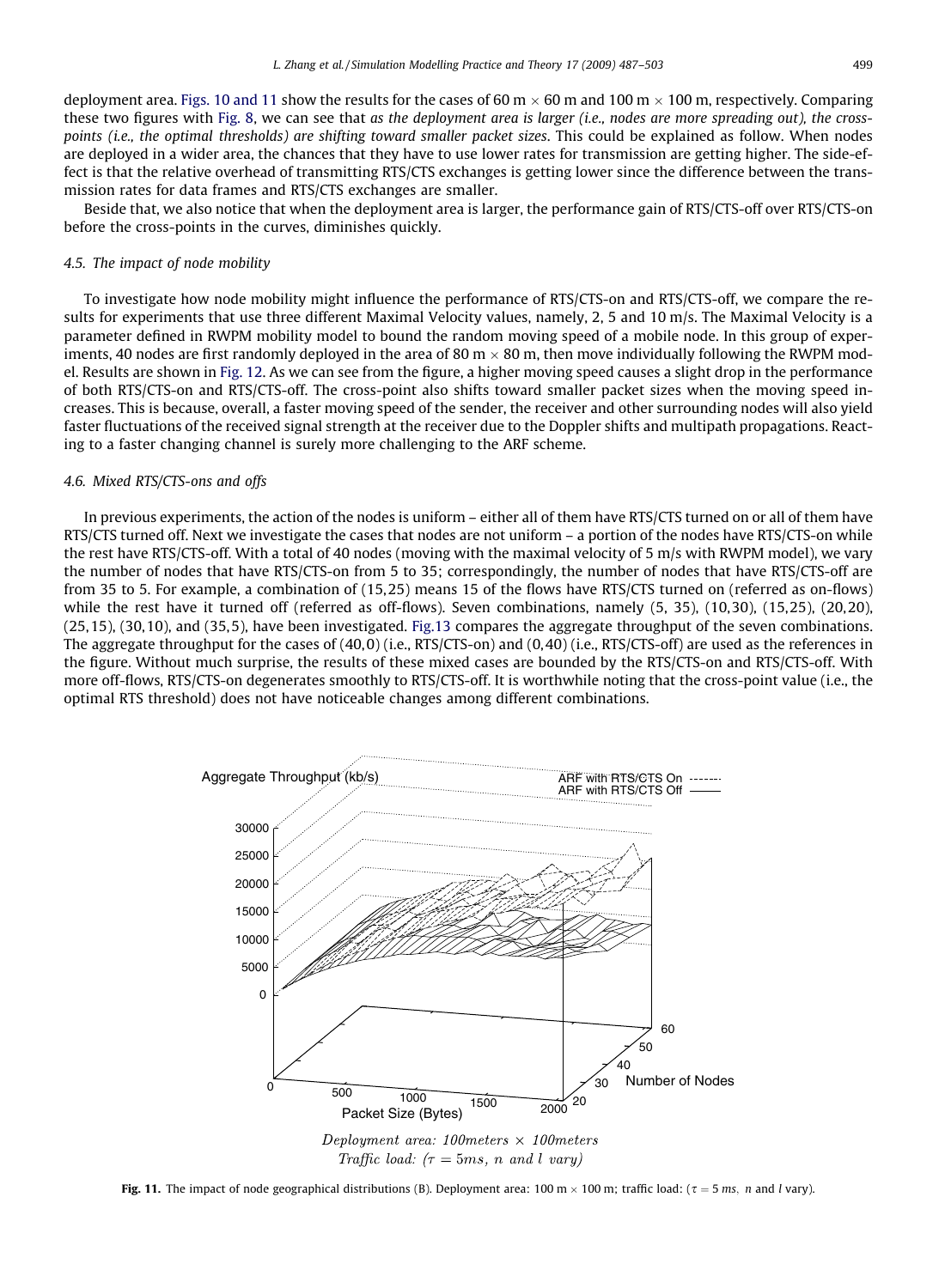<span id="page-13-0"></span>

Fig. 12. The impact of node mobility. Deployment area: 80 m  $\times$  80 m; traffic load: (n = 40,  $\tau$  = 5 ms, and l varies).



Fig. 13. Mixed ons and offs. Deployment area: 80 m  $\times$  80 m; traffic load: (n = 40,  $\tau$  = 5 ms, and l varies).

To look into more details, we average the throughput for on-flows and off-flows, respectively. As shown in [Fig. 14](#page-14-0), in all combinations, off-flows always have higher throughput than on-flows, although the difference is very small for some combinations. This result is interesting since it implies a possibility that a selfish node, if it is ''near-sight" also, might select to turn off RTS/CTS all the times in order to achieve higher throughput than other competing nodes. However, by doing this, this node not only actually achieves opposite effect by lowering down its own throughput but also degrades the performance of the whole network.

#### 4.7. Result of the H.263 video trace

In this experiment, we study the rate avalanche effect using the real H.263 video trace captured in an office environment. 40 mobile nodes are randomly deployed in a square area of 80 m  $\times$  80 m. Again RWPM model is used to simulate their mobility and the maximal velocity is set to be 10 m/s. Each node sends two video streams to the AP. [Fig. 15](#page-14-0) compares the aggregate throughput for RTS/CTS-on and RTS/CTS-off along the time. Obviously, the rate avalanche effect severely degrades the network performance.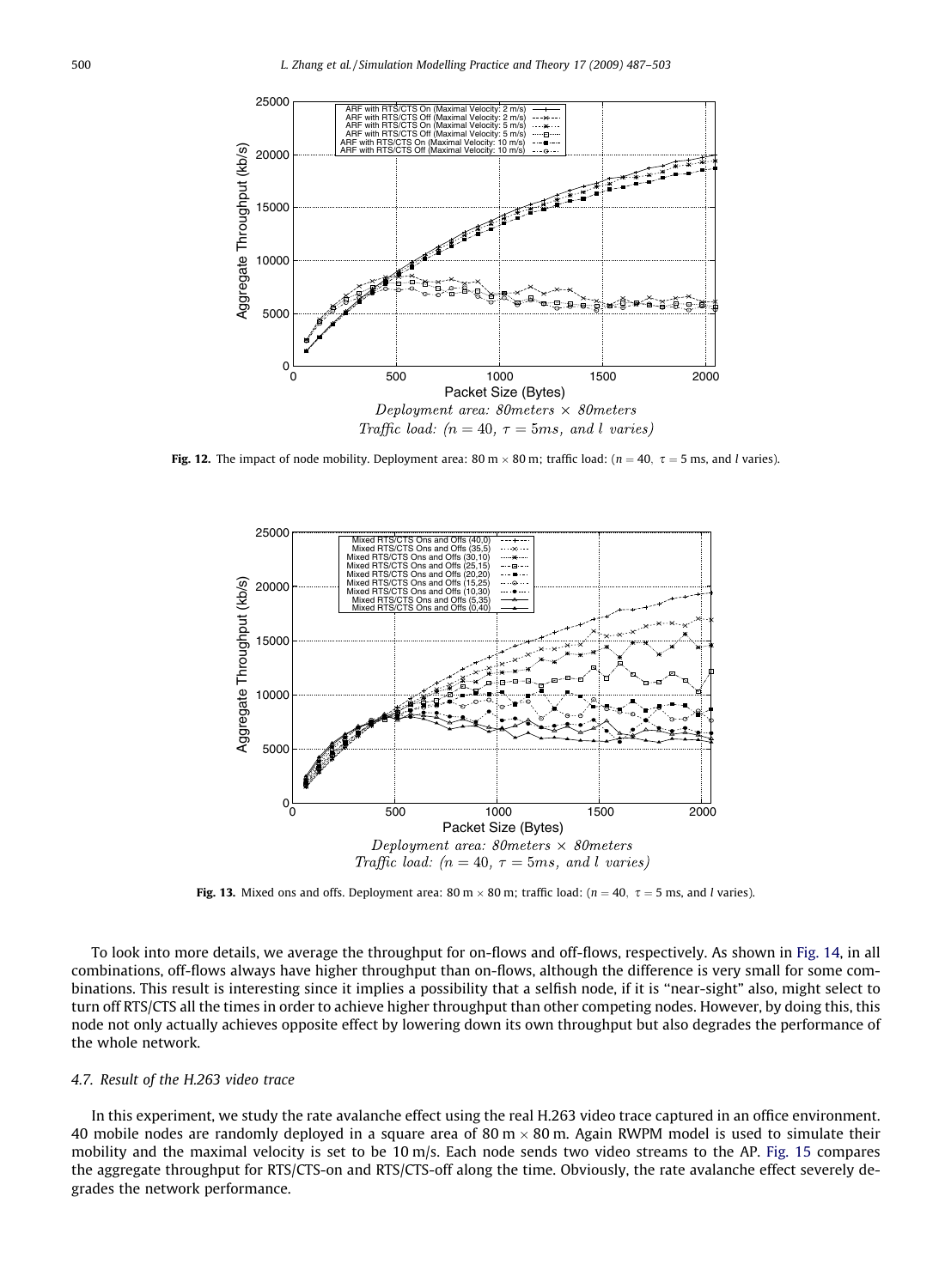<span id="page-14-0"></span>

Deployment area: 80meters  $\times$  80meters Traffic load:  $(n = 40, \tau = 5ms, and l varies)$ 

Fig. 14. Mixed ons and offs: aggregate throughput for on-flows and off-flows. Deployment area: 80 m  $\times$  80 m; traffic load: (n = 40,  $\tau$  = 5 ms, and l varies).



Fig. 15. Using the real H.263 video trace captured in an office environment. Deployment area:  $80 \text{ m} \times 80 \text{ m}$ ; traffic load:  $80 \text{ H}$ .263 video streams (about 256 kb/s each).

# 4.8. TCP-based applications

All previously presented results are for UDP-based applications. Next we present the results for TCP-based applications. With the exactly same settings as used in the experiments reported in [Fig. 2,](#page-7-0) we conducted the simulations for TCP-based applications. Particularly, TCP NewReno and selected ACKs are used. Results are shown in [Fig. 16.](#page-15-0) As we can see in the figure, the performance gain of RTS/CTS-on over RTS/CTS-off after the cross-point is still significant, although not as big as for UDPbased applications. TCP-based applications are less affected by the rate avalanche effect than UDP-based applications because their self-adaptive capabilities help to reduce the contention level of the shared channel.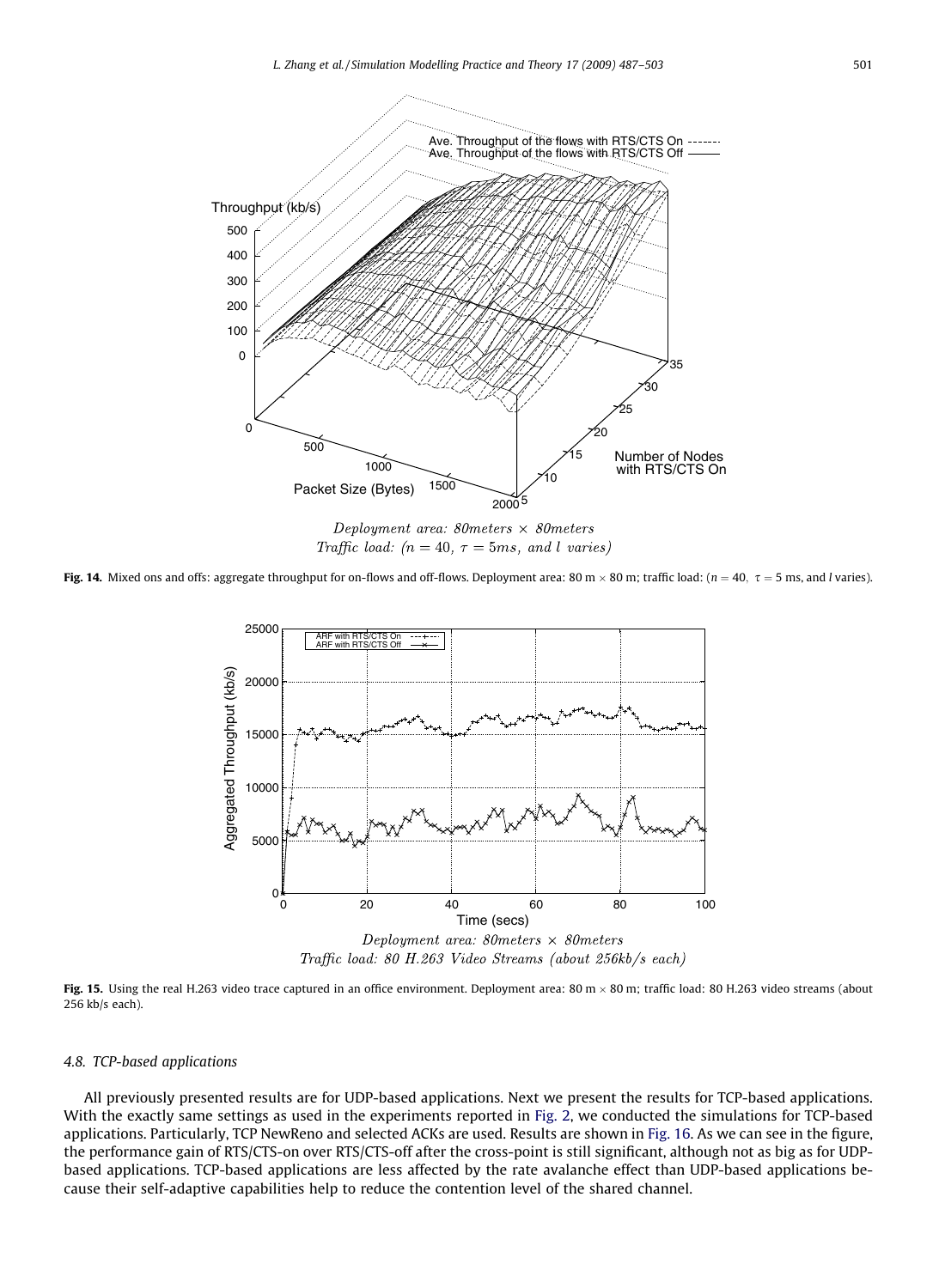<span id="page-15-0"></span>

Fig. 16. TCP-based applications. Deployment area: 80 m  $\times$  80 m; traffic load: (n = 40,  $\tau$  = 5 ms, and l varies).

#### 4.9. Summary

We summarize the findings about the impact of RTS/CTS exchange on multi-rate 802.11 WLANs as follow:

- Different than in single-rate networks, simply turning off RTS/CTS exchange in heavily loaded multi-rate 802.11 WLANs could lead to severe degradation of network performance. Particularly, the rate avalanche effect contributes significantly to the performance degradation.
- The effect of rate avalanche on TCP applications is less severe than on UDP applications, due to the TCP's self-adaptive capability.
- The impact of RTS/CTS exchange in a lightly loaded multi-rate WLANs is neglectable.
- With all factors considered, keeping RTS/CTS on will have a much higher chance to gain a better network performance than keeping RTS/CTS off.
- If dynamic RTS/CTS exchange is to be employed, simply using a pre-configured RTS threshold will only yield sub-optimal performance. This is because the optimal RTS threshold depends on several factors, such as, the number of competing nodes, the geographic distribution of nodes, and node mobility, etc. All these factors can vary over time in real networks.

# 5. Conclusion

With the original mission to deal with the hidden node problem, the RTS/CTS exchange has been disabled in most infrastructure-based 802.11 WLANs due to its transmission overhead. While this might be a wise strategy for single-rate networks, we argue that it could significantly hurt the network performance in multi-rate networks. Particularly, we report an important phenomenon called rate avalanche that happens in heavily loaded multi-rate 802.11 WLANs when RTS/CTS exchange is turned off. Motivated by this discovery, we conducted an extensive investigation on the effects of the RTS/ CTS exchange on the performance of multi-rate 802.11 WLANs. The investigation was based on realistic channel propagation and frame reception models. We simulate various scenarios/conditions to study their impact on the network performance for RTS/CTS-on and off, respectively. Some important insights about using the RTS/CTS exchange in multi-rate 802.11 WLANs are provided.

#### Acknowledgements

A short version of this work was published in IPDPS–DPDNS 2008 workshop [\[31\]](#page-16-0). Liqiang Zhang's research was supported in part by US National Science Foundation grant CNS-0834230 and an Indiana University Faculty Research Grant. Xiaobo Zhou's research was supported in part by US National Science Foundation grant CNS-0720524. We thank the guest editors for their time, encouragements and support throughout the revision process. We are also very grateful to the anonymous reviewers for their constructive comments, which helped to improve the quality of this paper.